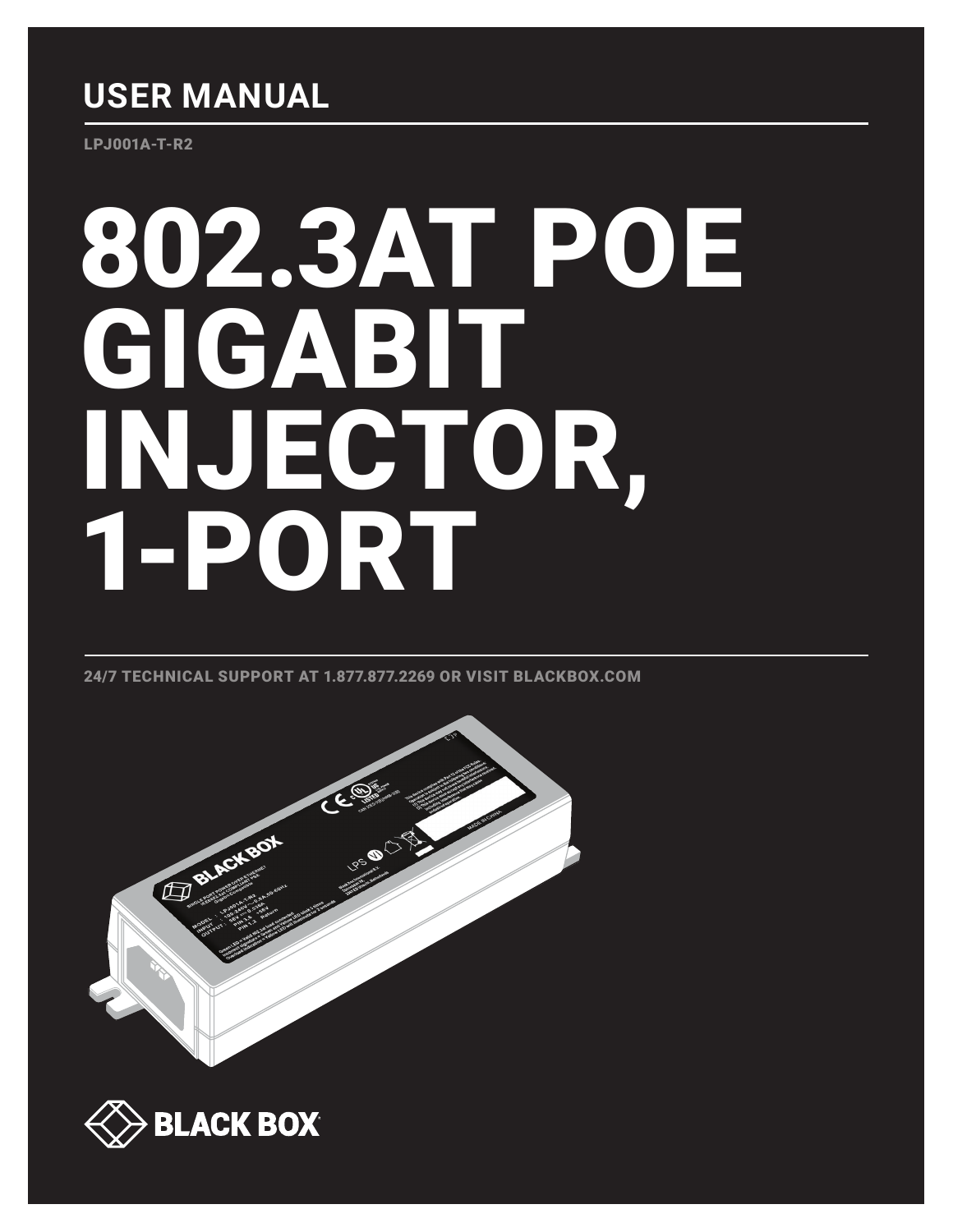## **TABLE OF CONTENTS**





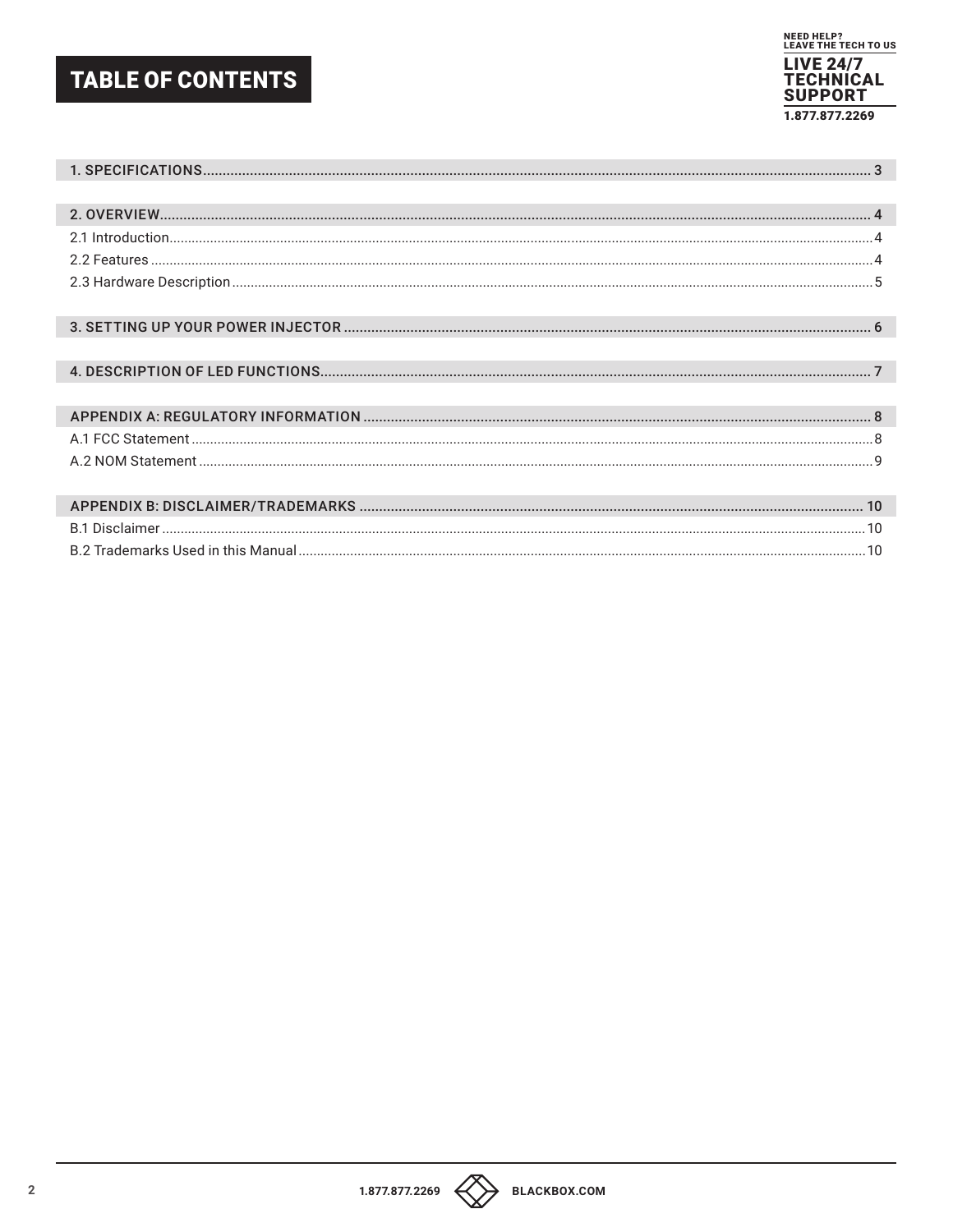## <span id="page-2-0"></span>CHAPTER 1: SPECIFICATIONS

#### TABLE 1-1. SPECIFICATIONS

| <b>SPECIFICATION</b>            | <b>DESCRIPTION</b>                                                                                                                                                                                                                  |
|---------------------------------|-------------------------------------------------------------------------------------------------------------------------------------------------------------------------------------------------------------------------------------|
| Compliance                      | cUL/UL <sup>®</sup> ; RoHS, CE                                                                                                                                                                                                      |
| Load (Maximum)                  | 0.60A                                                                                                                                                                                                                               |
| Regulation                      | Line and load: 54-57 VDC under all conditions                                                                                                                                                                                       |
| Efficiency                      | Minimum 85% at max. load                                                                                                                                                                                                            |
| Environmental                   | Operating Temperature: +14 to +104° F (-10 to +40° C);<br>Storage Temperature: -4 to +158° F (-20 to +70° C);<br>Relative Humidity: 5 to 90%                                                                                        |
| <b>EMI</b>                      | EN55032 Class B, FCC part 15 Class B                                                                                                                                                                                                |
| <b>EMC</b>                      | ESD: IEC61000-4-2, Level 3<br>RS: IEC61000-4-3, Level 3<br>EFT/Burst: IEC61000-4-4, Level 2<br>Surge: IEC61000-4-5, Level 3<br>CS: IEC61000-4-6, Level 3<br>Voltage Dips: IEC61000-4-11, Class 3<br>Harmonic: IEC61000-3-2, Class A |
| Isolation                       | 42 VDC for one minute, 10 mA                                                                                                                                                                                                        |
| Insulation Resistance           | Primary to secondary: > 10 M-Ohm, 500 VDC                                                                                                                                                                                           |
| Overvoltage                     | Conforms to UL60950-1. Voltage between 2 SELV conductors shall not exceed 42.4 Vpk or 60 VDC for longer than<br>0.2 seconds. A limit of 71 VPK or 120 VDC shall not be exceeded. - Latching                                         |
| Overcurrent                     | 750 mA max                                                                                                                                                                                                                          |
| <b>Short Circuit Protection</b> | Non-Latching Auto recovery. Output can be shorted permanently without damage                                                                                                                                                        |
| Connectors                      | Data in: (1) RJ-45 (10/100/1000);<br>Data/PoE out: (1) RJ-45 (10/100/1000);<br>Power: (1) IEC 320 (3-pin);<br>AC input: IEC320 C14 - three-wire                                                                                     |
| Indicators                      | $(1)$ LED:<br>Blue - Valid 802.3at load connected<br>Blue and Red blink 3 times - Incorrect signature<br>Red LED lights solid for 2 seconds - Overload indication                                                                   |
| Power                           | AC input voltage: 100-240 VAC, 50-60 Hz; 0.8 A;<br>Output: 56 V, 0.536 A;<br>Pin 3, 6: +56 V;<br>Pin 1.2: Return                                                                                                                    |
| Size                            | 1.18"H x 1.79"W x 5.52"D (3 x 4.5 x 14 cm)                                                                                                                                                                                          |
| Weight                          | 7.04 oz. (200 g)                                                                                                                                                                                                                    |

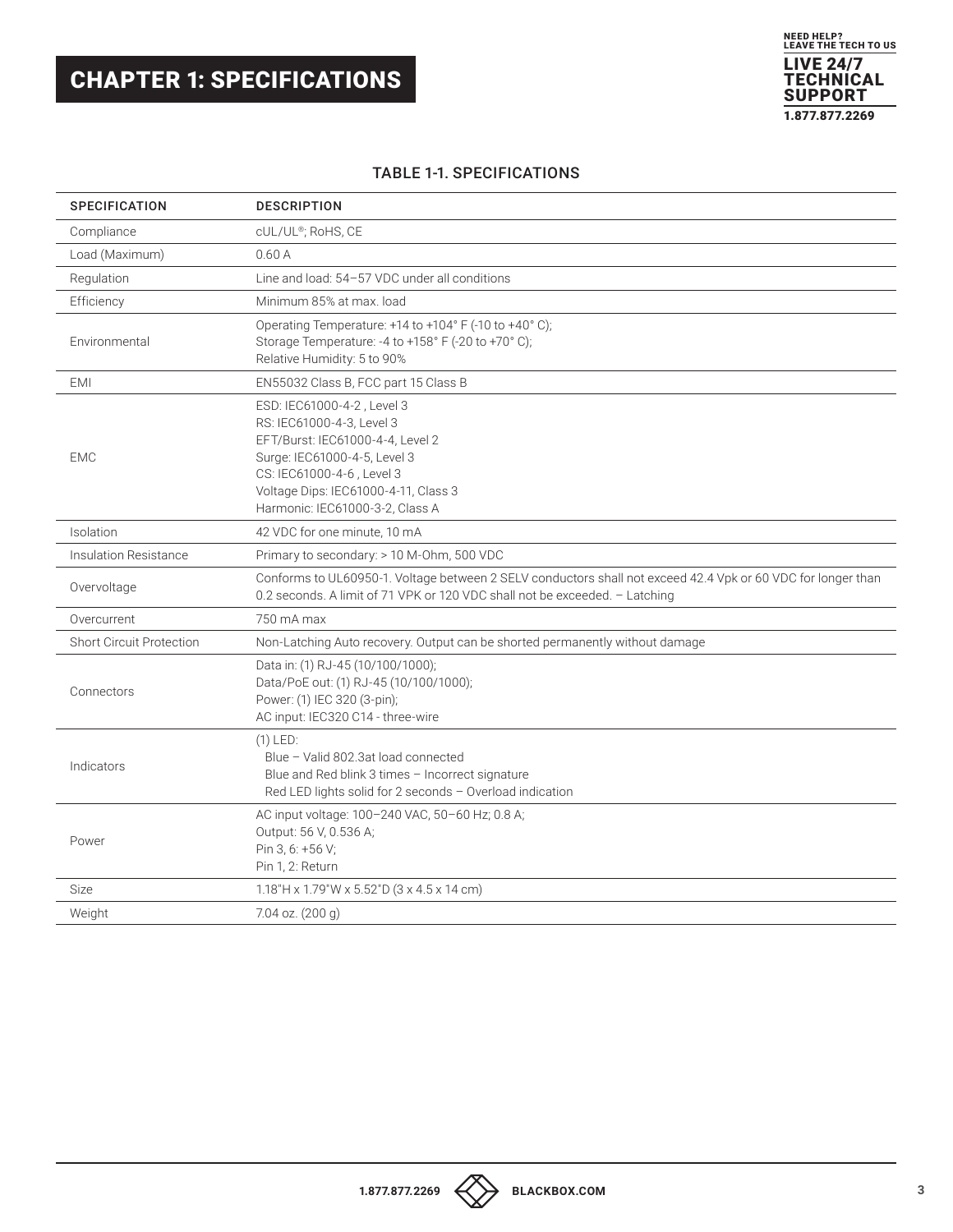## <span id="page-3-0"></span>CHAPTER 2: OVERVIEW



#### <span id="page-3-1"></span>**2.1 INTRODUCTION**

The LPJ001A-T-R2 is a high-powered Gigabit power injector that conforms to the IEEE 802.3at power standard.

As defined in 2009, this standard allows for a minimum of 25 W of power to operate with PoE equipment over a single Ethernet cable.

Use the LPJ001A-T with IP telephones, wireless access points, IP print servers, IP cameras, and Bluetooth access points.

#### <span id="page-3-2"></span>**2.2 FEATURES**

- IEEE 802.3at Compliant
- DOE VI Efficiency
- EU CoC Version 5 Tier 2 Efficiency
- Compact Size
- Limited Power Source
- Three Wire Input Models
- Full Over-Voltage and Over-Current Protection
- Non-Vented Case



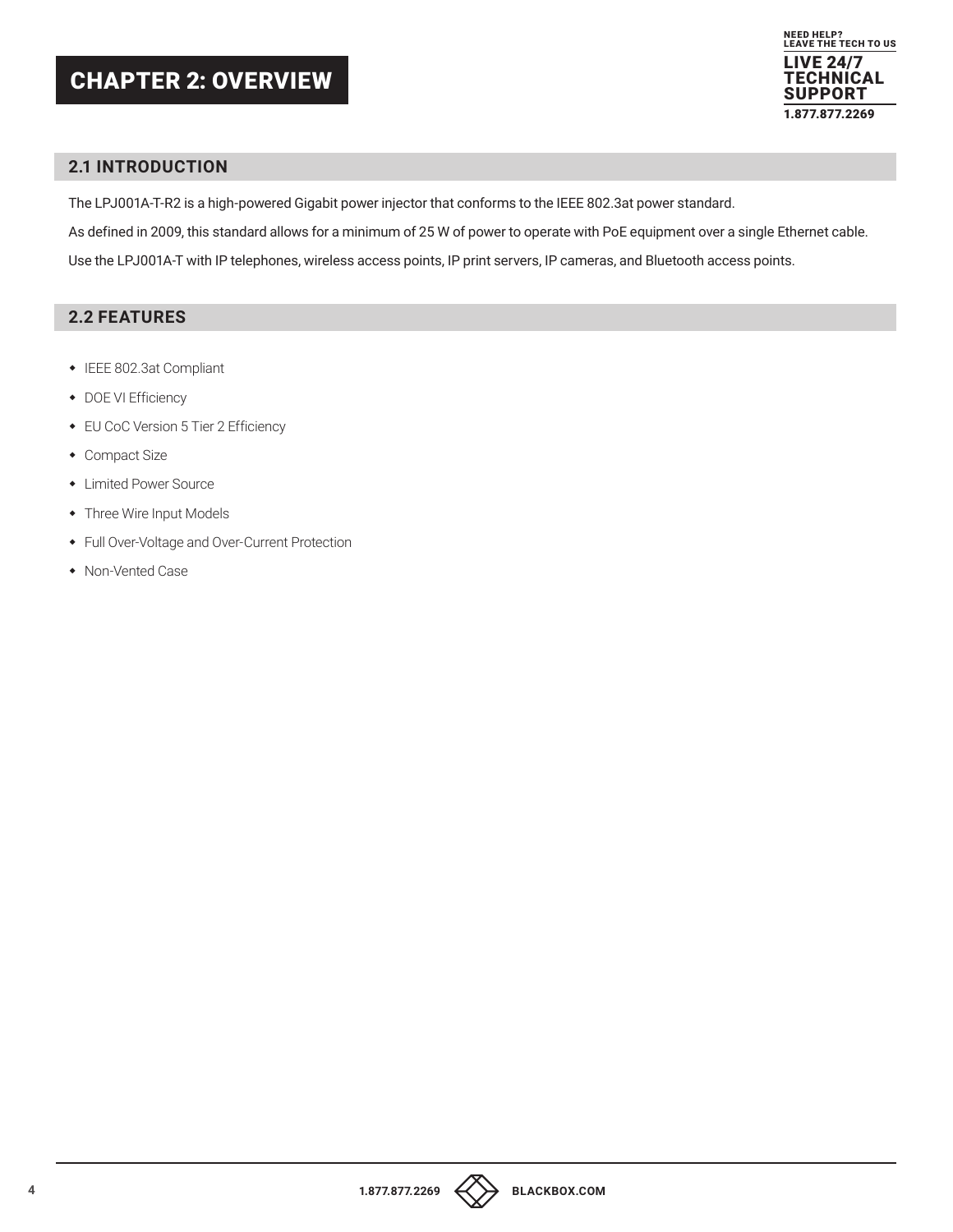## CHAPTER 2: OVERVIEW



#### <span id="page-4-0"></span>**2.3 HARDWARE DESCRIPTION**

Figure 2-1 shows the side panels of the injector. Table 2-1 describes its components.



FIGURE 2-1. SIDE PANELS OF THE INJECTOR

#### TABLE 2-1. LPJ001A-T-R2 COMPONENTS

| <b>NUMBER IN FIGURE 2-1</b> | <b>COMPONENT</b>                      | <b>DESCRIPTION</b>                    |
|-----------------------------|---------------------------------------|---------------------------------------|
|                             | (1) Connect LED                       | Indicates load connected or overload  |
|                             | $(1)$ RJ-45 connector                 | Data in: (1) RJ-45 (10/100/1000)      |
|                             | $(1)$ RJ-45 connector                 | Data/PoE out: (1) RJ-45 (10/100/1000) |
|                             | (1) IEC-320 C14 - three-pin connector | AC input for power                    |

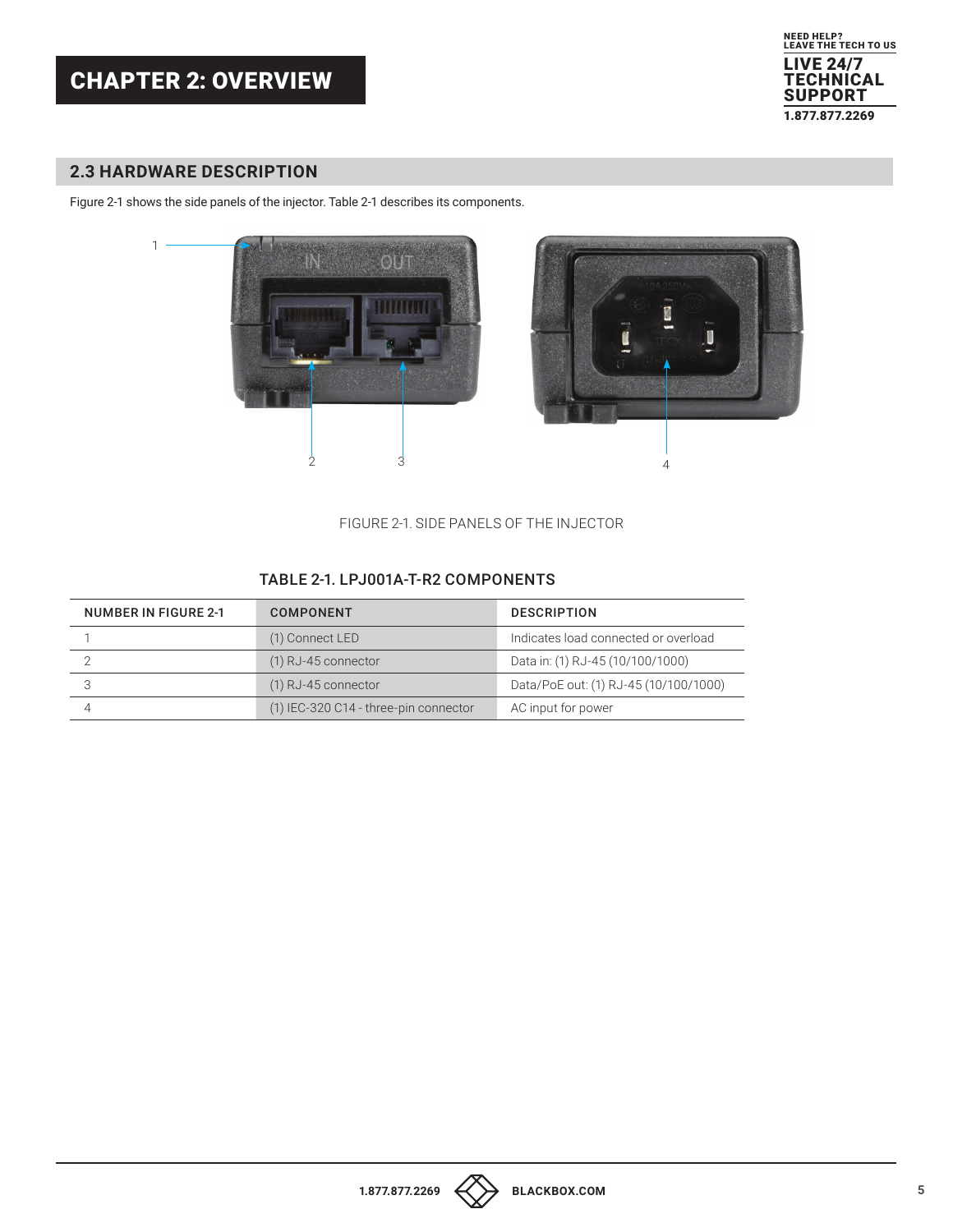## <span id="page-5-0"></span>CHAPTER 3: SETTING UP YOUR POWER INJECTOR



NOTE: Use CAT5e or higher Ethernet cables (not included).

1. Using screws, affix the metal feet on the front and/or rear to a flat surface such as a table or wall. See Figure 3-1.

NOTE: The power injector should not use the weight of the Ethernet cables for support.



#### FIGURE 3-1. LOCATION OF METAL FEET ON THE POWER INJECTOR



FIGURE 3-2. PORTS ON THE POWER INJECTOR

- 2. Connect the 3-pin IEC-320 AC input connector to a power source. Power on the injector.
- 3. Using CAT5e or higher cable, connect the RJ-45 port on the injector labeled "IN" to your network switch. See Figures 3-2 and 3-3.
- 4. Connect the RJ-45 port labeled "OUT" on the injector over Ethernet cable to the powered device. See Figures 3-2 and 3-3.

5. The LEDs will light to diagnose the connection. See Tables 4-1 and 4-2.



FIGURE 3-3. CABLE CONNECTIONS TO THE POWER INJECTOR

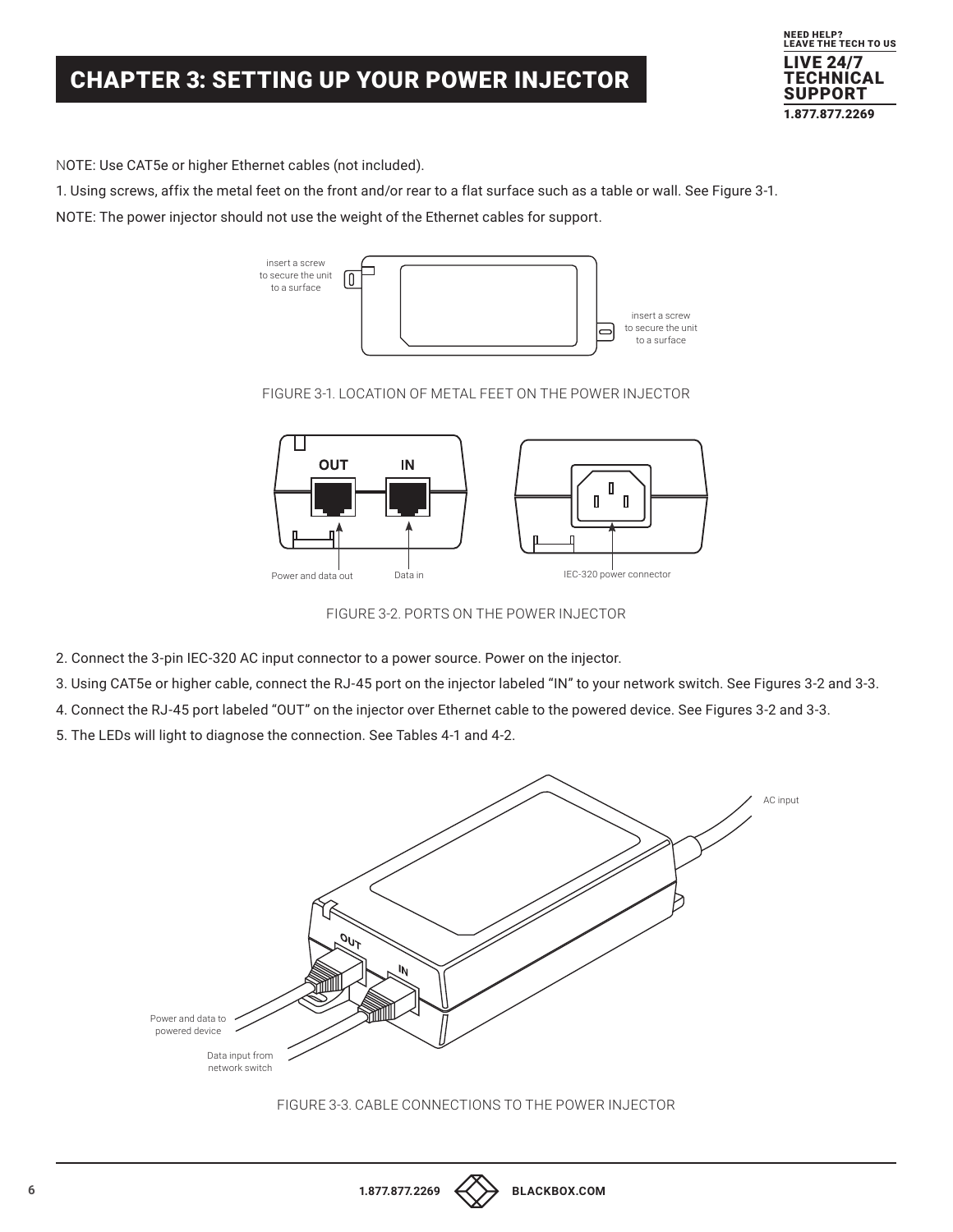## <span id="page-6-0"></span>CHAPTER 4: DESCRIPTION OF LED FUNCTIONS



#### TABLE 4-1. LEDS AND THEIR FUNCTIONS

| LED | <b>STATE</b>                      | <b>FUNCTION</b>              | <b>DESCRIPTION</b>                                                                                                                                                          |
|-----|-----------------------------------|------------------------------|-----------------------------------------------------------------------------------------------------------------------------------------------------------------------------|
| LED | Lights blue                       | Valid 802.3at load connected | This blue LED lights when a 802.3at compliant load is attached<br>to the output RJ-45 connector.                                                                            |
|     | Blue and Red LED<br>blink 3 times | Incorrect signature          | After the LED blinks three times, the power injector will continue to try to<br>detect a valid load. Until the correct load is applied, the LEDs will continue to<br>blink. |
|     | Lights red for 2<br>seconds       | Overload Indication          | LED will light red for two seconds, and then go off as the power supply tries<br>to re-detect a valid load.                                                                 |

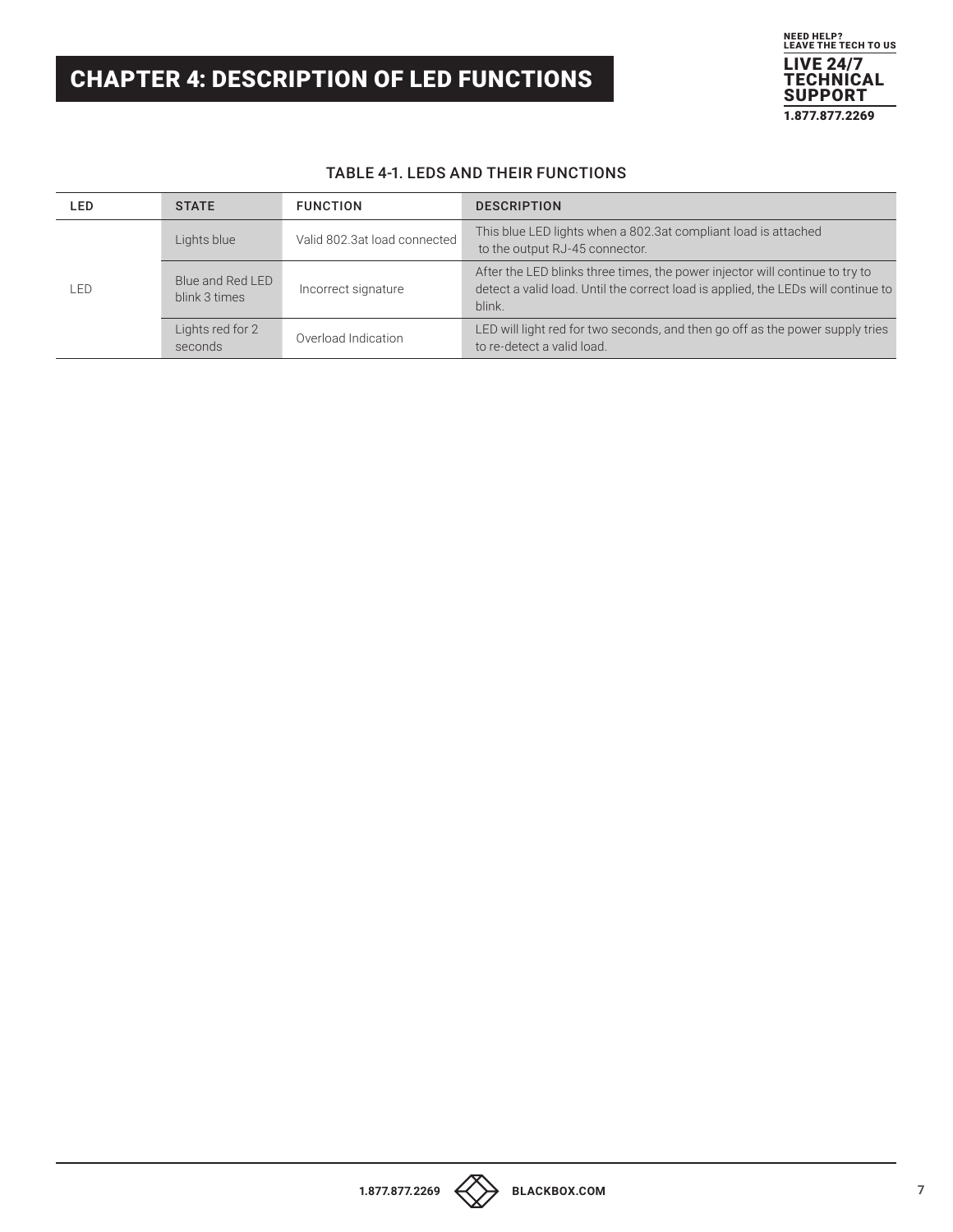#### <span id="page-7-1"></span><span id="page-7-0"></span>**A.1 FCC STATEMENT**

This equipment has been found to comply with the limits for a Class A digital device, pursuant to Part 15 of the FCC Rules. These limits are designed to provide reasonable protection against harmful interference when the equipment is operated in a commercial environment. This equipment generates, uses, and can radiate radio frequency energy and, if not installed and used in accordance with the instruction manual, may cause harmful interference to radio communications. Operation of this equipment in a residential area is likely to cause harmful interference in which case the user will be required to correct the interference at his own expense.

Changes or modifications not expressly approved by the party responsible for compliance could void the user's authority to operate the equipment.

Shielded cables must be used with this equipment to maintain compliance with radio frequency energy emission regulations and ensure a suitably high level of immunity to electromagnetic disturbances.

All power supplies are certified to the relevant major international safety standards.

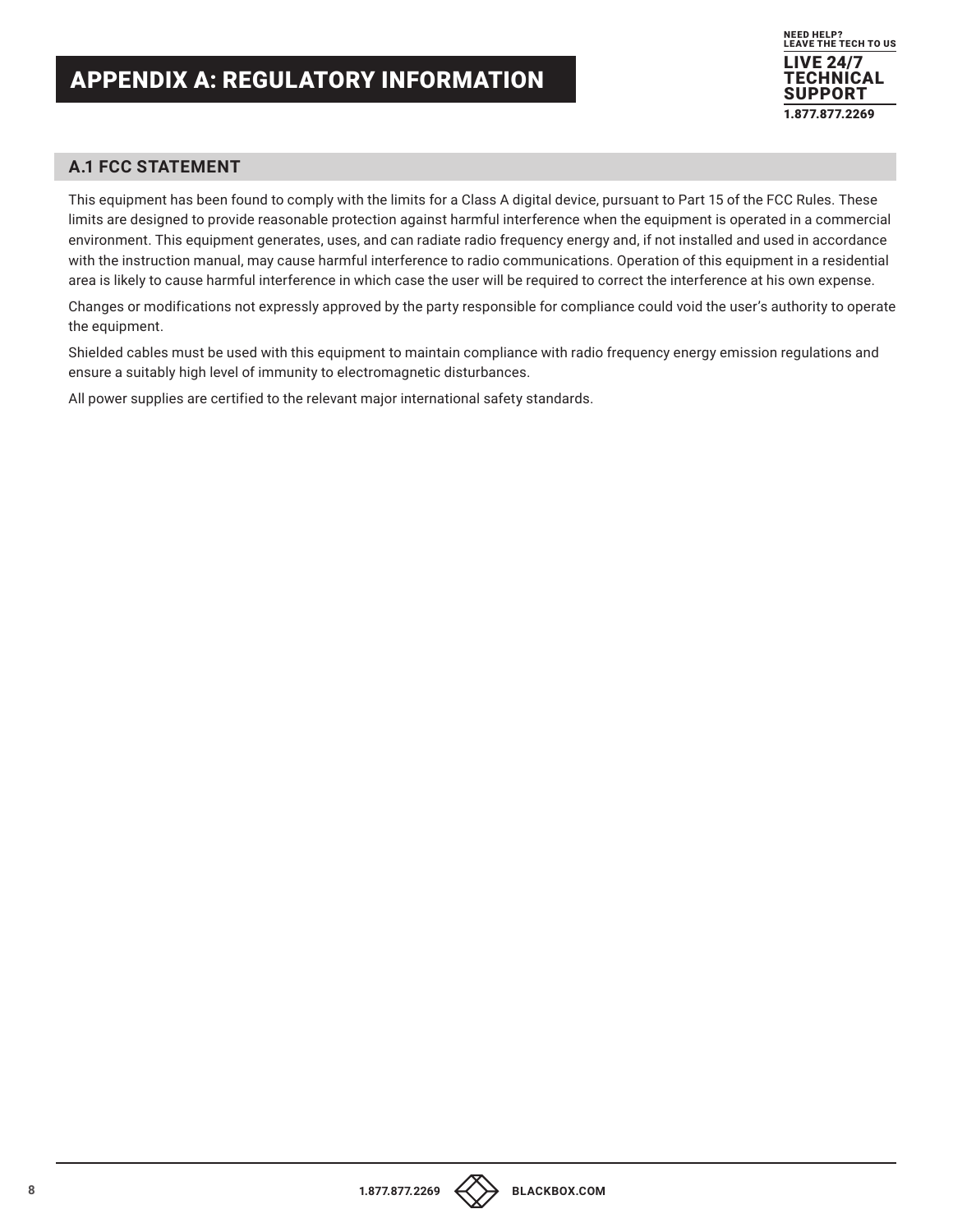

#### <span id="page-8-0"></span>**A.2 NOM STATEMENT**

- 1. Todas las instrucciones de seguridad y operación deberán ser leídas antes de que el aparato eléctrico sea operado.
- 2. Las instrucciones de seguridad y operación deberán ser guardadas para referencia futura.
- 3. Todas las advertencias en el aparato eléctrico y en sus instrucciones de operación deben ser respetadas.
- 4. Todas las instrucciones de operación y uso deben ser seguidas.
- 5. El aparato eléctrico no deberá ser usado cerca del agua—por ejemplo, cerca de la tina de baño, lavabo, sótano mojado o cerca de una alberca, etc.
- 6. El aparato eléctrico debe ser usado únicamente con carritos o pedestales que sean recomendados por el fabricante.
- 7. El aparato eléctrico debe ser montado a la pared o al techo sólo como sea recomendado por el fabricante.
- 8. Servicio—El usuario no debe intentar dar servicio al equipo eléctrico más allá a lo descrito en las instrucciones de operación. Todo otro servicio deberá ser referido a personal de servicio calificado.
- 9. El aparato eléctrico debe ser situado de tal manera que su posición no interfiera su uso. La colocación del aparato eléctrico sobre una cama, sofá, alfombra o superficie similar puede bloquea la ventilación, no se debe colocar en libreros o gabinetes que impidan el flujo de aire por los orificios de ventilación.
- 10. El equipo eléctrico deber ser situado fuera del alcance de fuentes de calor como radiadores, registros de calor, estufas u otros aparatos (incluyendo amplificadores) que producen calor.
- 11. El aparato eléctrico deberá ser connectado a una fuente de poder sólo del tipo descrito en el instructivo de operación, o como se indique en el aparato.
- 12. Precaución debe ser tomada de tal manera que la tierra fisica y la polarización del equipo no sea eliminada.
- 13. Los cables de la fuente de poder deben ser guiados de tal manera que no sean pisados ni pellizcados por objetos colocados sobre o contra ellos, poniendo particular atención a los contactos y receptáculos donde salen del aparato.
- 14. El equipo eléctrico debe ser limpiado únicamente de acuerdo a las recomendaciones del fabricante.
- 15. En caso de existir, una antena externa deberá ser localizada lejos de las lineas de energia.
- 16. El cable de corriente deberá ser desconectado del cuando el equipo no sea usado por un largo periodo de tiempo.
- 17. Cuidado debe ser tomado de tal manera que objectos liquidos no sean derramados sobre la cubierta u orificios de ventilación.
- 18. Servicio por personal calificado deberá ser provisto cuando:
	- A: El cable de poder o el contacto ha sido dañado; u
	- B: Objectos han caído o líquido ha sido derramado dentro del aparato; o
	- C: El aparato ha sido expuesto a la lluvia; o
	- D: El aparato parece no operar normalmente o muestra un cambio en su desempeño; o
	- E: El aparato ha sido tirado o su cubierta ha sido dañada.

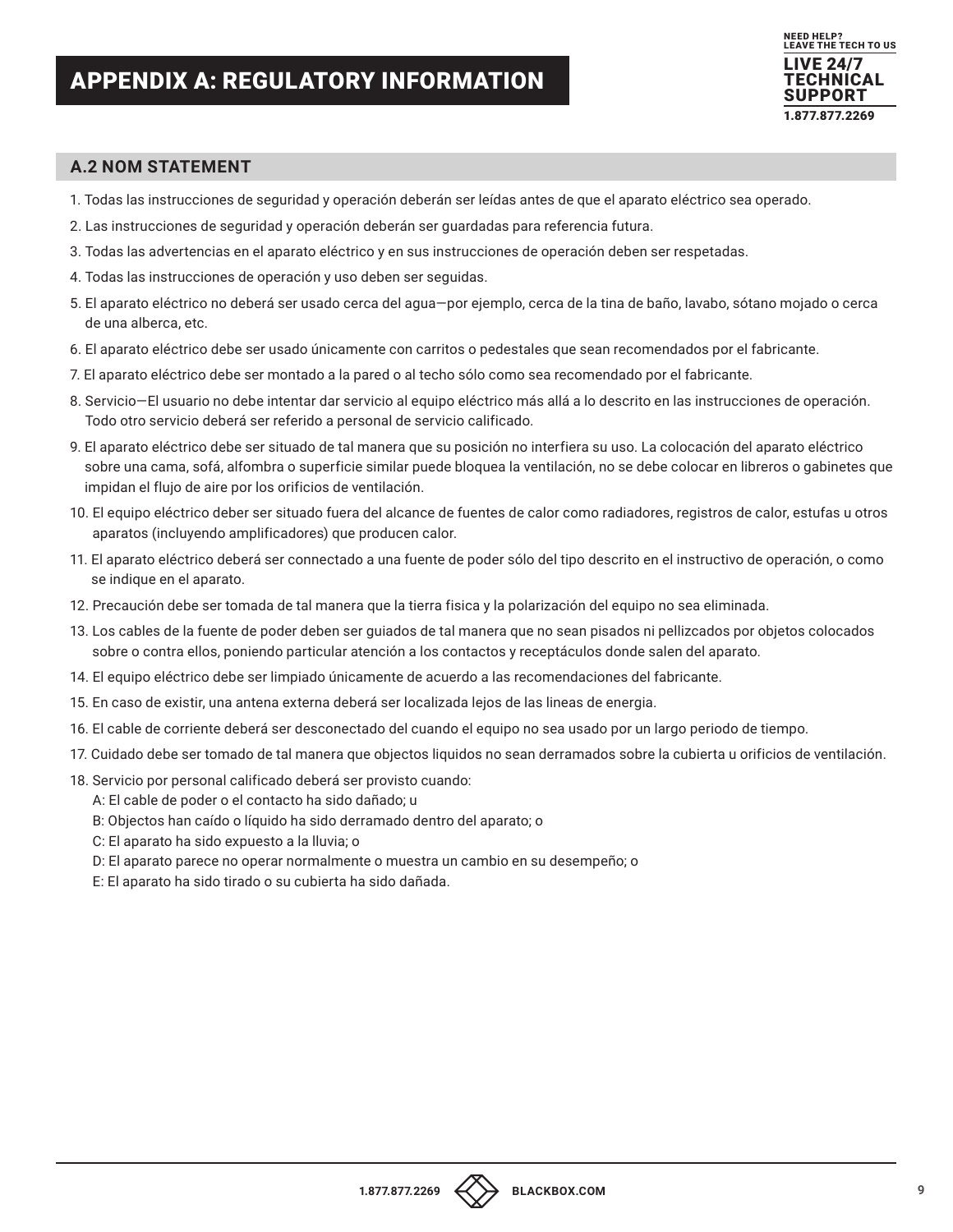

#### <span id="page-9-1"></span><span id="page-9-0"></span>**B.1 DISCLAIMER**

Black Box Corporation shall not be liable for damages of any kind, including, but not limited to, punitive, consequential or cost of cover damages, resulting from any errors in the product information or specifications set forth in this document and Black Box Corporation may revise this document at any time without notice.

#### <span id="page-9-2"></span>**B.2 TRADEMARKS USED IN THIS MANUAL**

Black Box and the Black Box logo type and mark are registered trademarks of Black Box Corporation.

Any other trademarks mentioned in this manual are acknowledged to be the property of the trademark owners.



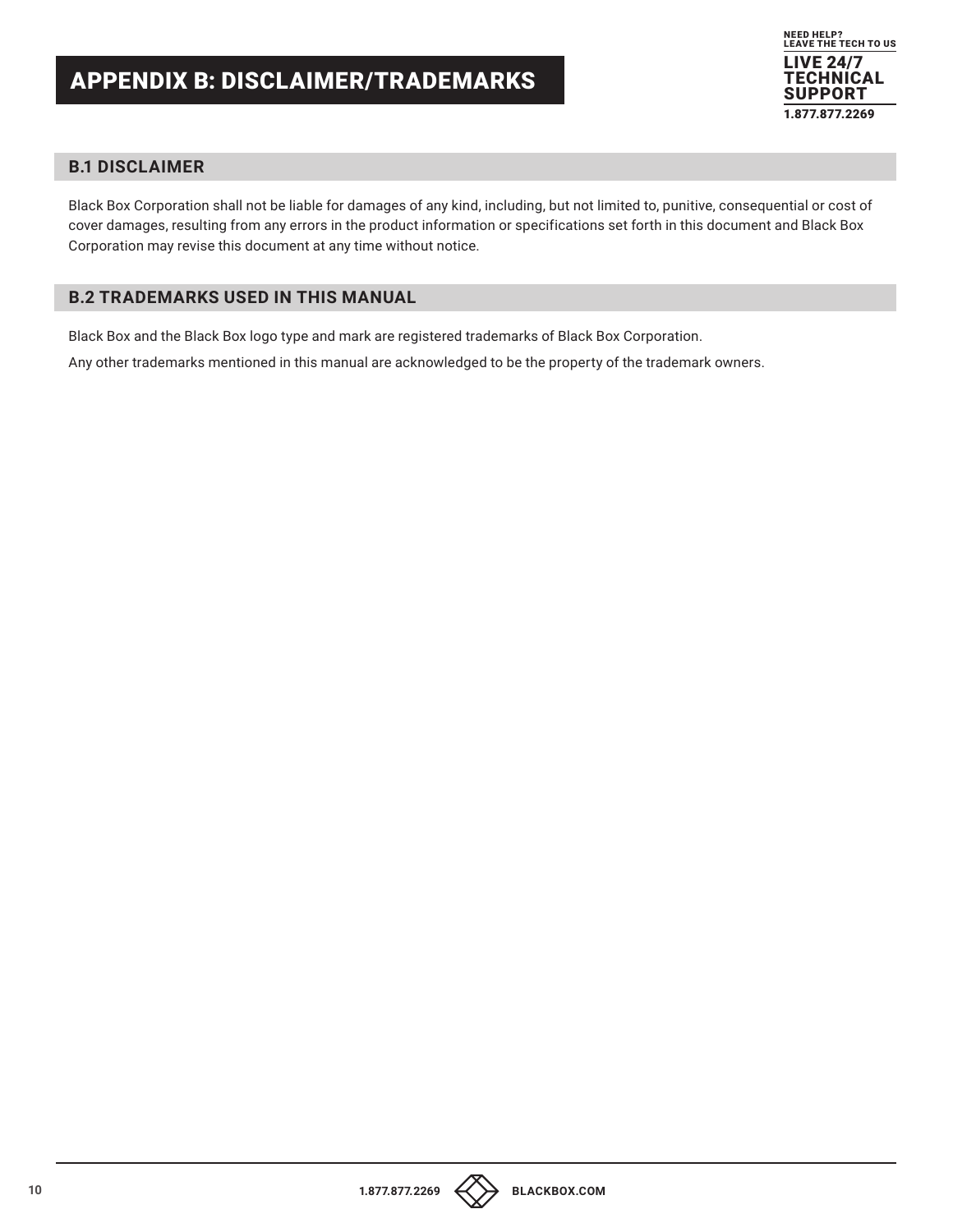## **NOTES**